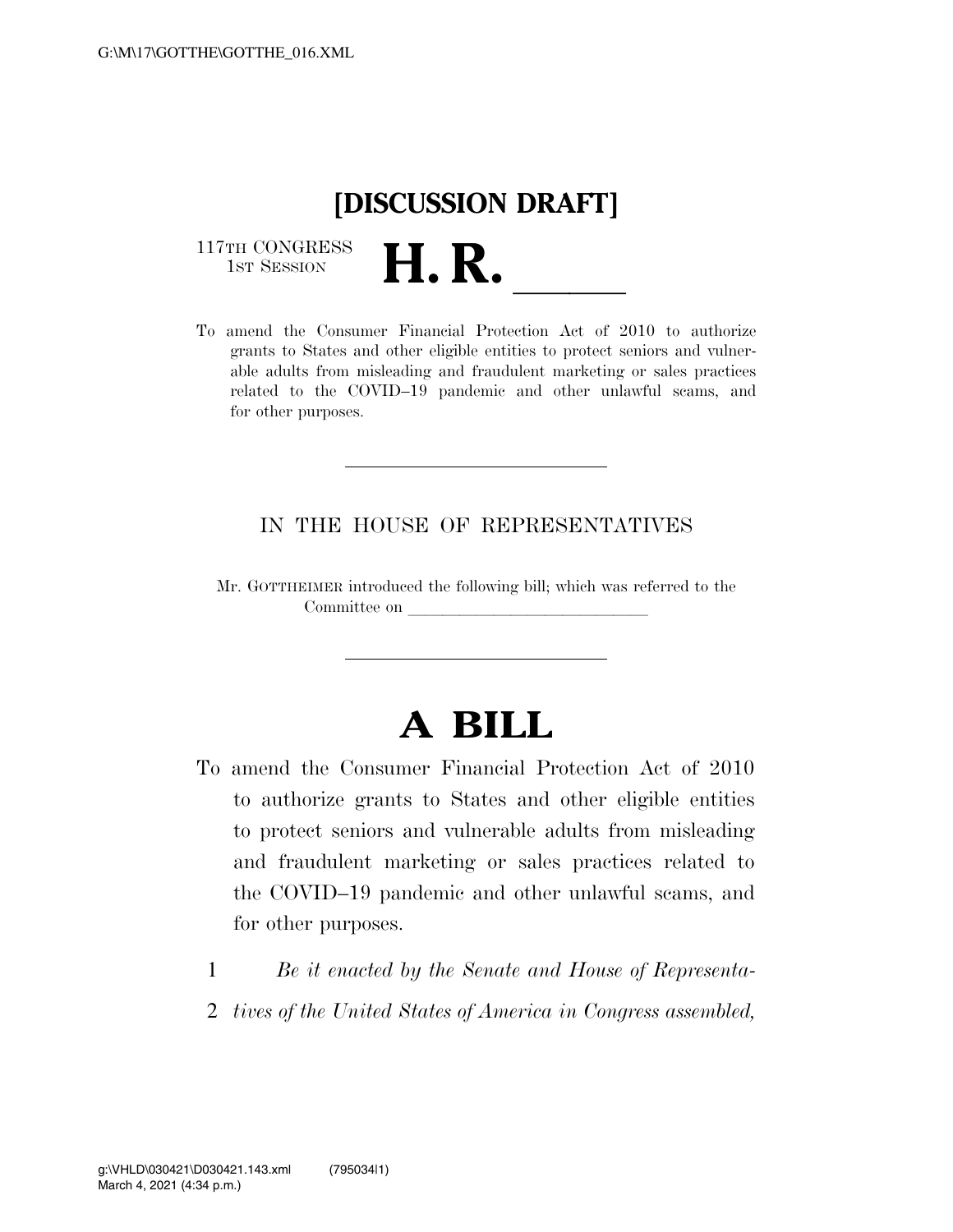$\mathfrak{D}$ 

## **SECTION 1. SHORT TITLE.**

 This Act may be cited as the ''Senior Investor Pan- demic and Fraud Protection Act'' or the ''Empowering States to Protect Seniors from Bad Actors Act''.

 **SEC. 2. PROTECTING SENIORS AND VULNERABLE ADULTS FROM MISLEADING AND FRAUDULENT MAR- KETING OR SALES PRACTICES RELATED TO THE PANDEMIC AND OTHER UNLAWFUL SCAMS.** 

 (a) IN GENERAL.—The Consumer Financial Protec- tion Act of 2010 (12 U.S.C. 5481 et seq.) is amended by inserting after section 1037 the following:

|    |  | 13 "SEC. 1038. PROTECTING SENIORS AND VULNERABLE |
|----|--|--------------------------------------------------|
| 14 |  | ADULTS FROM MISLEADING AND FRAUDU-               |
| 15 |  | LENT MARKETING OR SALES PRACTICES RE-            |
| 16 |  | LATED TO THE PANDEMIC AND OTHER UN-              |
| 17 |  | <b>LAWFUL SCAMS.</b>                             |

''(a) DEFINITIONS.—As used in this section—

19  $\frac{1}{2}$  (1) the term 'eligible entity' means—

 $\langle (A)$  a securities commission (or any agen- cy or office performing like functions) of a State that the Division determines has adopted rules or implemented standards on the appro- priate use of designations in the offer or sale of securities or the provision of investment advice 26 that meet or exceed the minimum requirements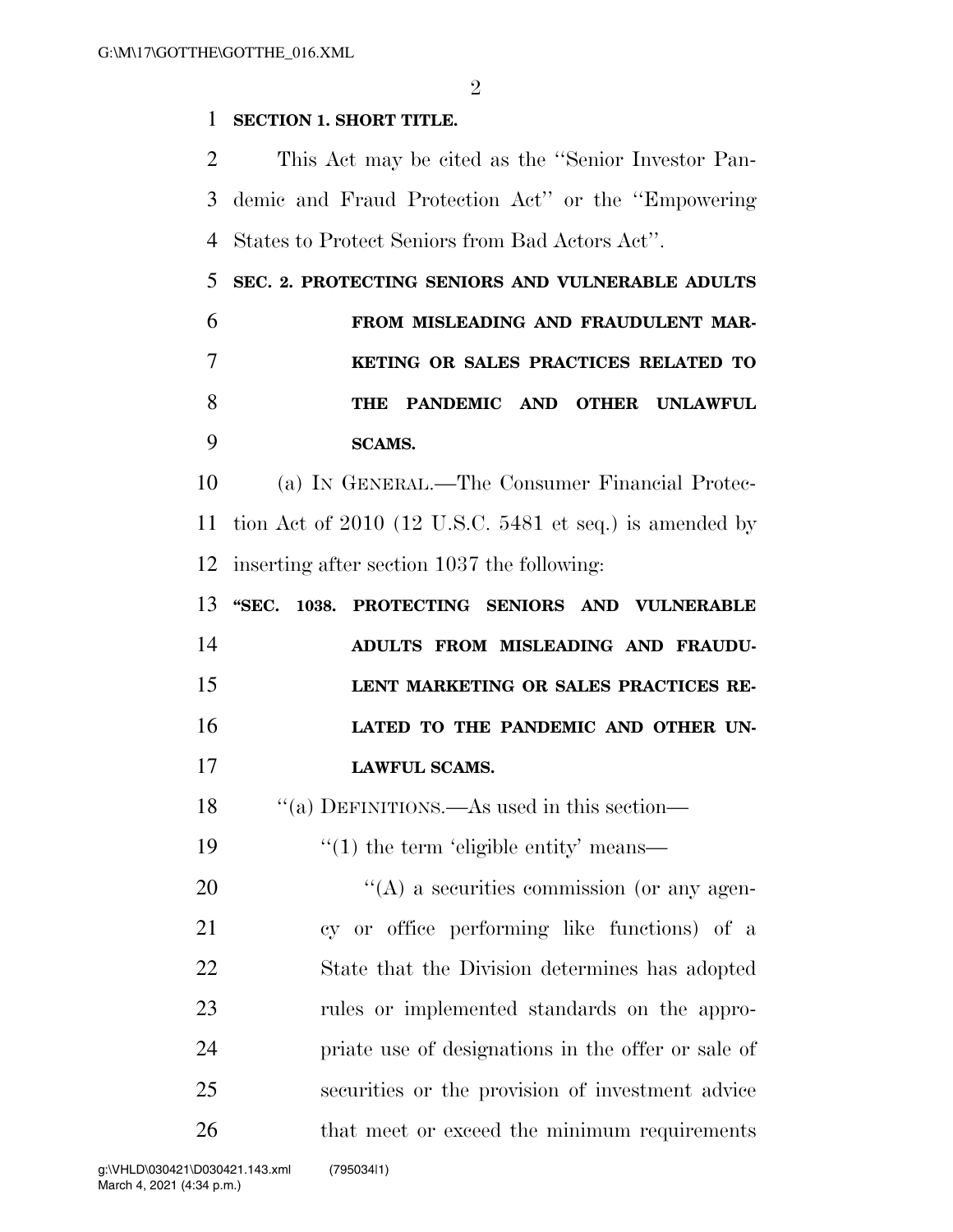of the NASAA Model Rule on the Use of Sen- ior-Specific Certifications and Professional Des-ignations (or any successor thereto);

 ''(B) an insurance commission (or any agency or office performing like functions) of any State that the Division determines has adopted rules or implemented standards on the appropriate use of designations in the sale of insurance products that, to the extent prac- ticable, conform to the minimum requirements of the National Association of Insurance Com- missioners' Model Regulation on the Use of Senior-Specific Certifications and Professional Designations in the Sale of Life Insurance and Annuities (or any successor thereto); and

16  $\lq\lq$  (C) a consumer protection agency of a State—

18  $"(i)$  if—

 $\frac{1}{2}$  a securities commission (or any agency or office performing like functions) of the State is described 22 under subparagraph (A); or 23 ''(II) is an insurance commission (or any agency or office performing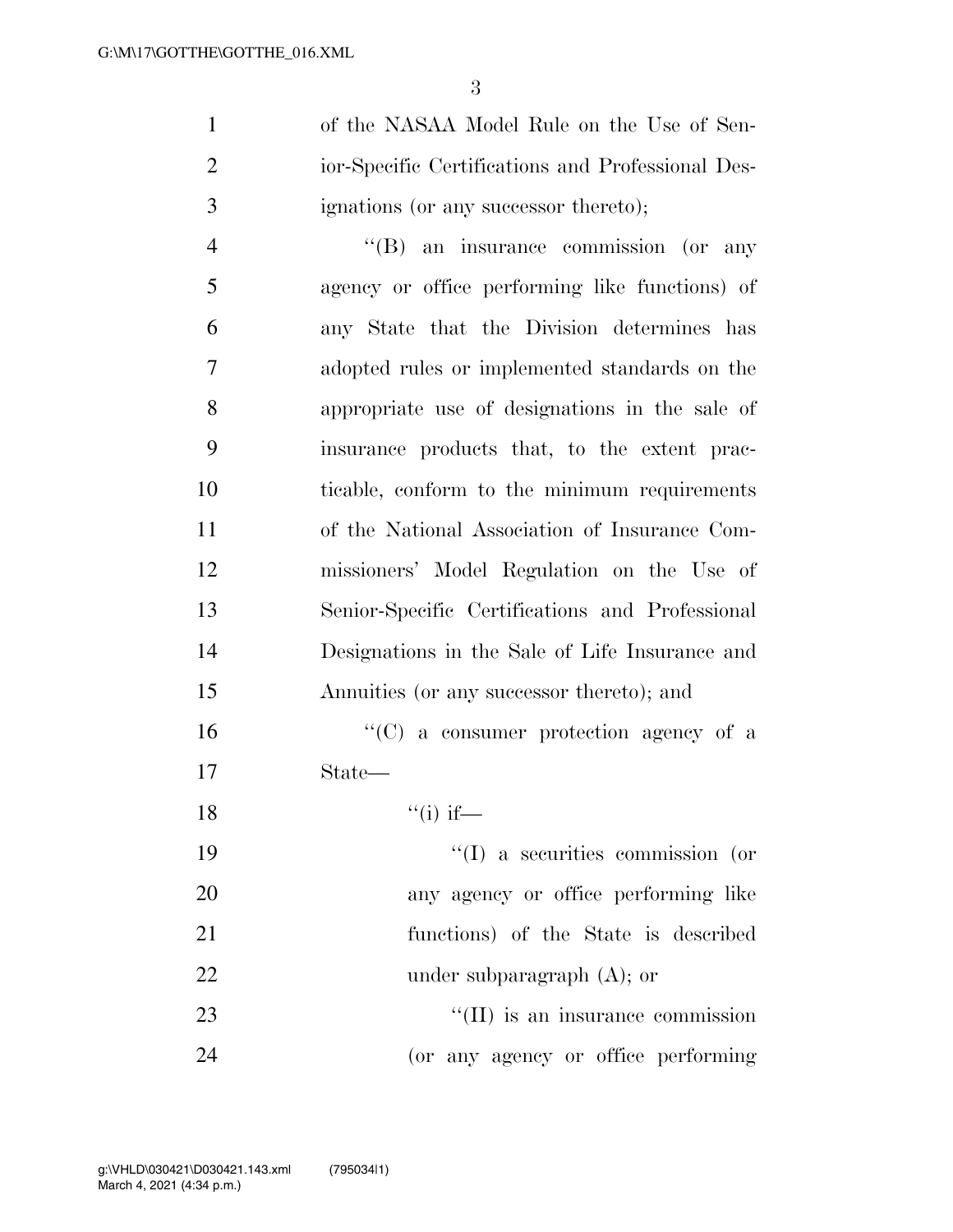| $\mathbf{1}$   | like functions) of the State is de-                 |
|----------------|-----------------------------------------------------|
| $\overline{2}$ | scribed under subparagraph (B); and                 |
| 3              | "(ii) such agency coordinates with a                |
| $\overline{4}$ | securities commission described under sub-          |
| 5              | paragraph $(A)$ or an insurance commission          |
| 6              | described under subparagraph (B) on the             |
| 7              | application described in subsection $(c)$ ;         |
| 8              | $\lq(2)$ the term 'financial product' means a secu- |
| 9              | rity, an insurance product (including an insurance  |
| 10             | product that pays a return, whether fixed or vari-  |
| 11             | able), a bank product, and a loan product;          |
| 12             | $\lq(3)$ the term 'misleading designation'—         |
| 13             | "(A) means a certification, professional            |
| 14             | designation, or other purported credential that     |
| 15             | indicates or implies that a salesperson or ad-      |
| 16             | viser has special certification or training in ad-  |
| 17             | vising or servicing seniors; and                    |
| 18             | "(B) does not include a certification, pro-         |
| 19             | fessional designation, license, or other creden-    |
| 20             | tial that—                                          |
| 21             | "(i) was issued by or obtained from                 |
| 22             | an academic institution having regional ac-         |
| 23             | creditation;                                        |
| 24             | "(ii) meets the standards for certifi-              |
| 25             | cations and professional designations out-          |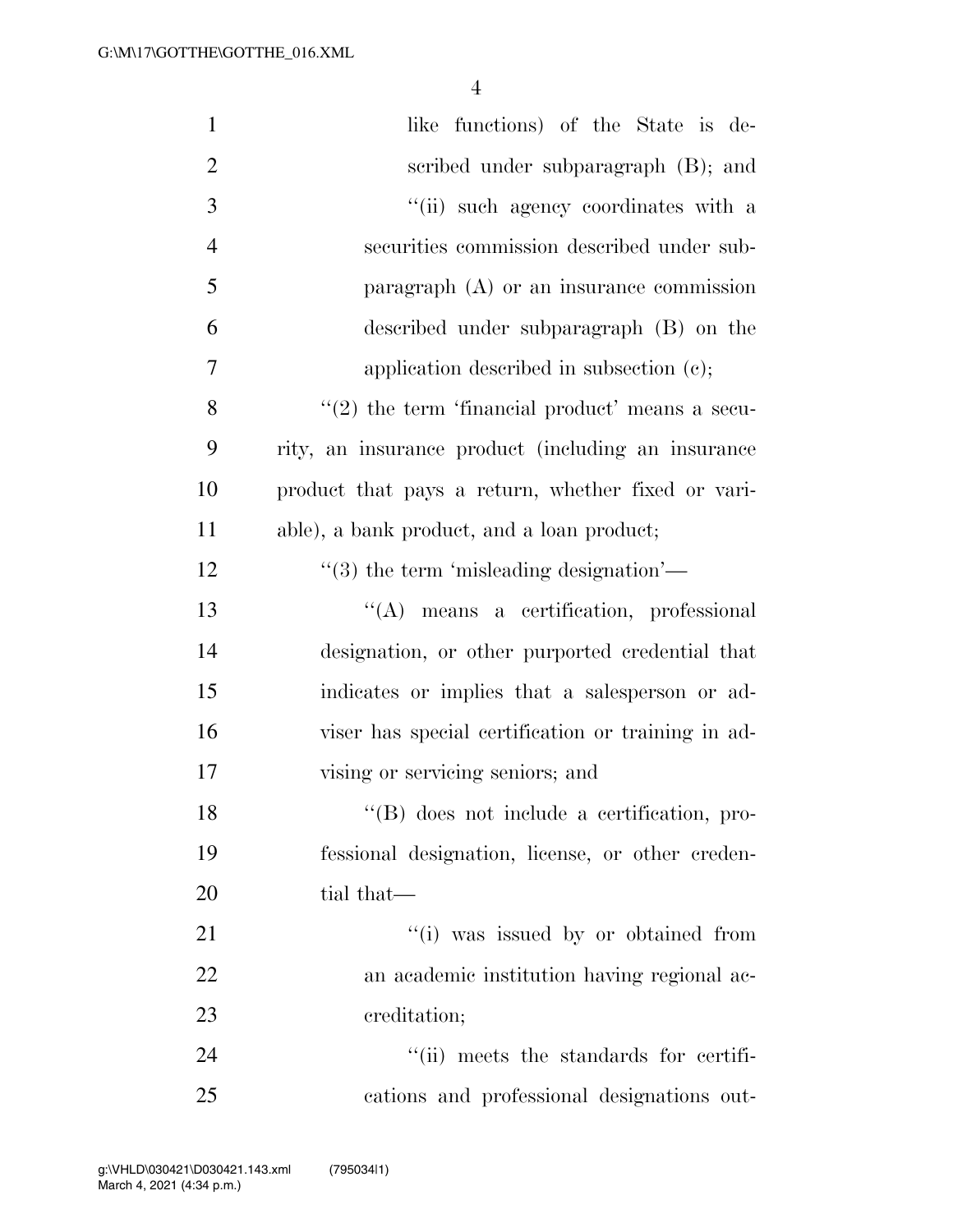| $\mathbf{1}$   | lined by the NASAA Model Rule on the                    |
|----------------|---------------------------------------------------------|
| $\overline{2}$ | Use of Senior-Specific Certifications and               |
| 3              | Professional Designations (or any suc-                  |
| $\overline{4}$ | cessor thereto) or by the Model Regula-                 |
| 5              | tions on the Use of Senior-Specific Certifi-            |
| 6              | cations and Professional Designations in                |
| 7              | the Sale of Life Insurance and Annuities,               |
| 8              | adopted by the National Association of In-              |
| 9              | surance Commissioners (or any successor                 |
| 10             | thereto); or                                            |
| 11             | "(iii) was issued by or obtained from                   |
| 12             | a State;                                                |
| 13             | $\lq(4)$ the term 'misleading or fraudulent mar-        |
| 14             | keting' means—                                          |
| 15             | $\lq\lq$ the use of a misleading designation or         |
| 16             | other sales or marketing practice illegal under         |
| 17             | State securities or insurance laws by a person          |
| 18             | that sells to or advises a senior or other vulner-      |
| 19             | able adult in connection with the sale of a fi-         |
| 20             | nancial product; or                                     |
| 21             | $\lq\lq (B)$ fraud or an attempt to defraud, as         |
| 22             | those terms are defined under applicable State          |
| 23             | and Federal law;                                        |
| 24             | $\cdot\cdot$ (5) the term 'Pandemic' means the Covid-19 |
| 25             | pandemic;                                               |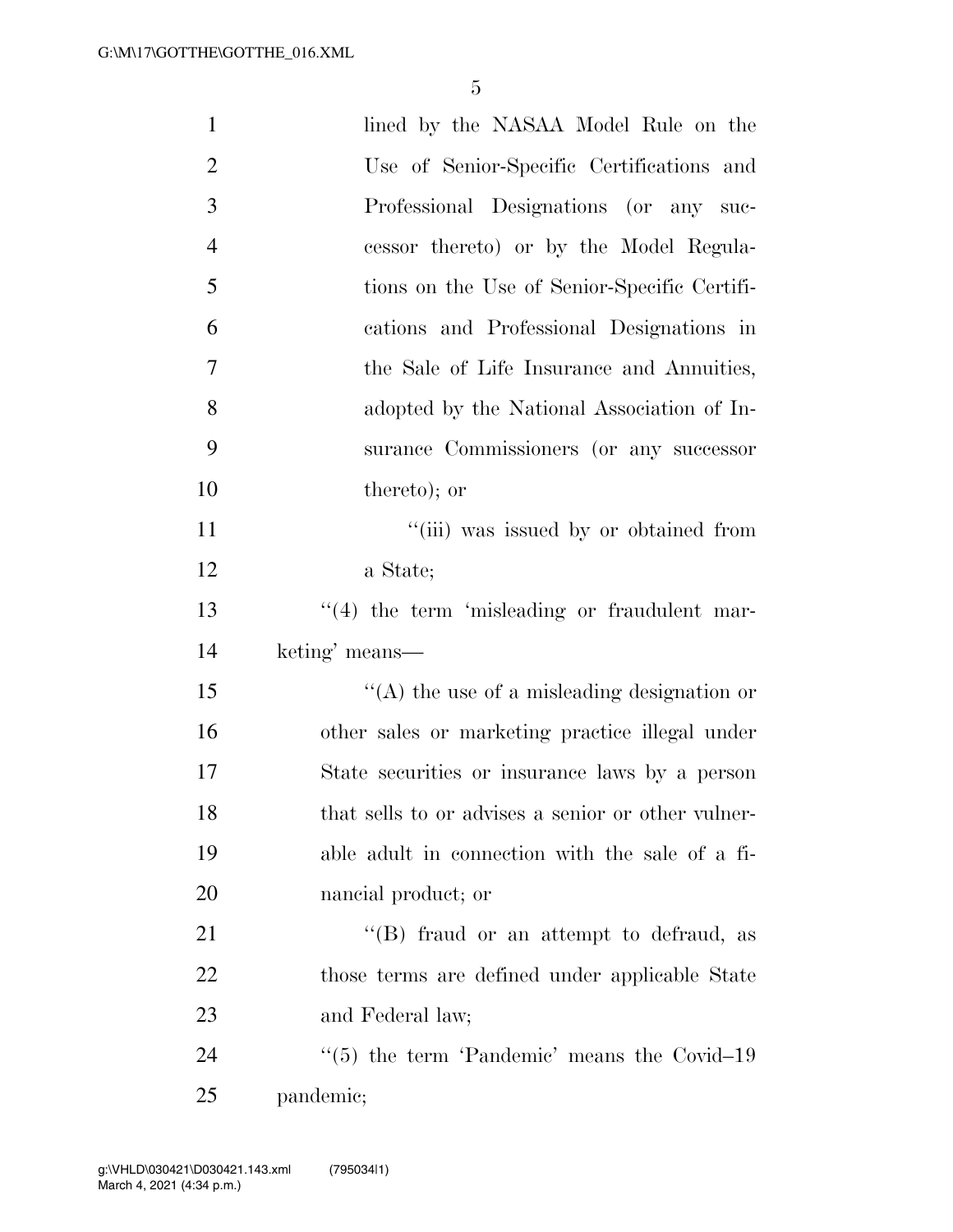| $\mathbf{1}$   | $\cdot\cdot$ (6) the term 'NASAA' means the North Amer-     |
|----------------|-------------------------------------------------------------|
| $\overline{2}$ | ican Securities Administrators Association;                 |
| 3              | $\lq(7)$ the term 'Division' means the Consumer             |
| 4              | Education and Engagement Division of the Bureau;            |
| 5              | $\cdot\cdot$ (8) the term 'senior' means any individual who |
| 6              | has attained the age of 62 years or older;                  |
| 7              | $\lq(9)$ the term 'State' has the same meaning as           |
| 8              | in section 3 of the Securities Exchange Act of 1934         |
| 9              | $(15 \text{ U.S.C. } 78c(a))$ ; and                         |
| 10             | $\cdot\cdot(10)$ the term 'vulnerable adult' means any in-  |
| 11             | dividual that an eligible entity judges to be at ele-       |
| 12             | vated risk to Pandemic-related frauds.                      |
| 13             | "(b) GRANTS TO STATES FOR ENHANCED PROTEC-                  |
| 14             | TION OF SENIORS AND VULNERABLE ADULTS.—The Divi-            |
| 15             | sion shall establish a program under which the Division     |
| 16             | shall make grants to States or eligible entities—           |
| 17             | $f'(1)$ to hire staff to identify, investigate, and         |
| 18             | prosecute (through civil, administrative, or criminal       |
| 19             | enforcement actions), cases involving misleading or         |
| 20             | fraudulent marketing, including those relating to the       |
| 21             | Pandemic;                                                   |
| 22             | $\lq(2)$ to fund technology, equipment, and train-          |
| 23             | ing for regulators, prosecutors, and law enforcement        |
| 24             | officers, in order to identify salespersons and advis-      |
| 25             | ers who target seniors or vulnerable adults with mis-       |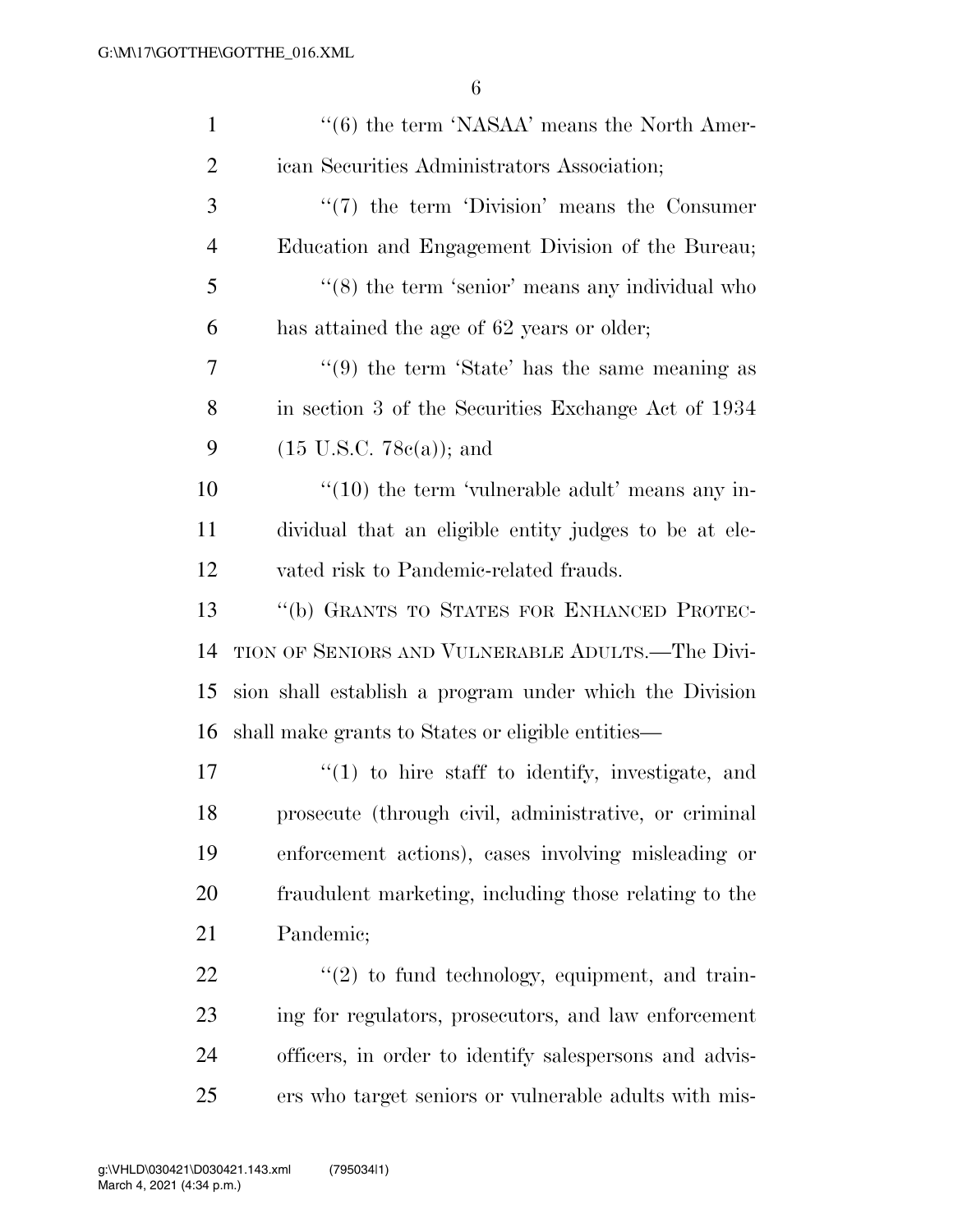| leading or fraudulent marketing, including those re- |
|------------------------------------------------------|
| lating to the Pandemic;                              |

3 ''(3) to fund technology, equipment, and train- ing for prosecutors to increase the successful pros- ecution of persons engaging in misleading or fraudu- lent marketing, including those relating to the Pan-demic;

8 ''(4) to provide educational materials and train- ing to regulators on the Pandemic and misleading or fraudulent marketing, including relating to the Pan-demic;

12 ''(5) to provide educational materials and train- ing to seniors and vulnerable adults to increase awareness and understanding of misleading or fraudulent marketing, particularly relating to the Pandemic;

 $\frac{17}{6}$  to develop comprehensive plans to combat misleading or fraudulent marketing of financial products to seniors and vulnerable adults, including relating to the Pandemic; and

21 ''(7) to make referrals to the Bureau, State consumer protection agencies, and other appropriate State and Federal law enforcement and regulatory agencies, as appropriate.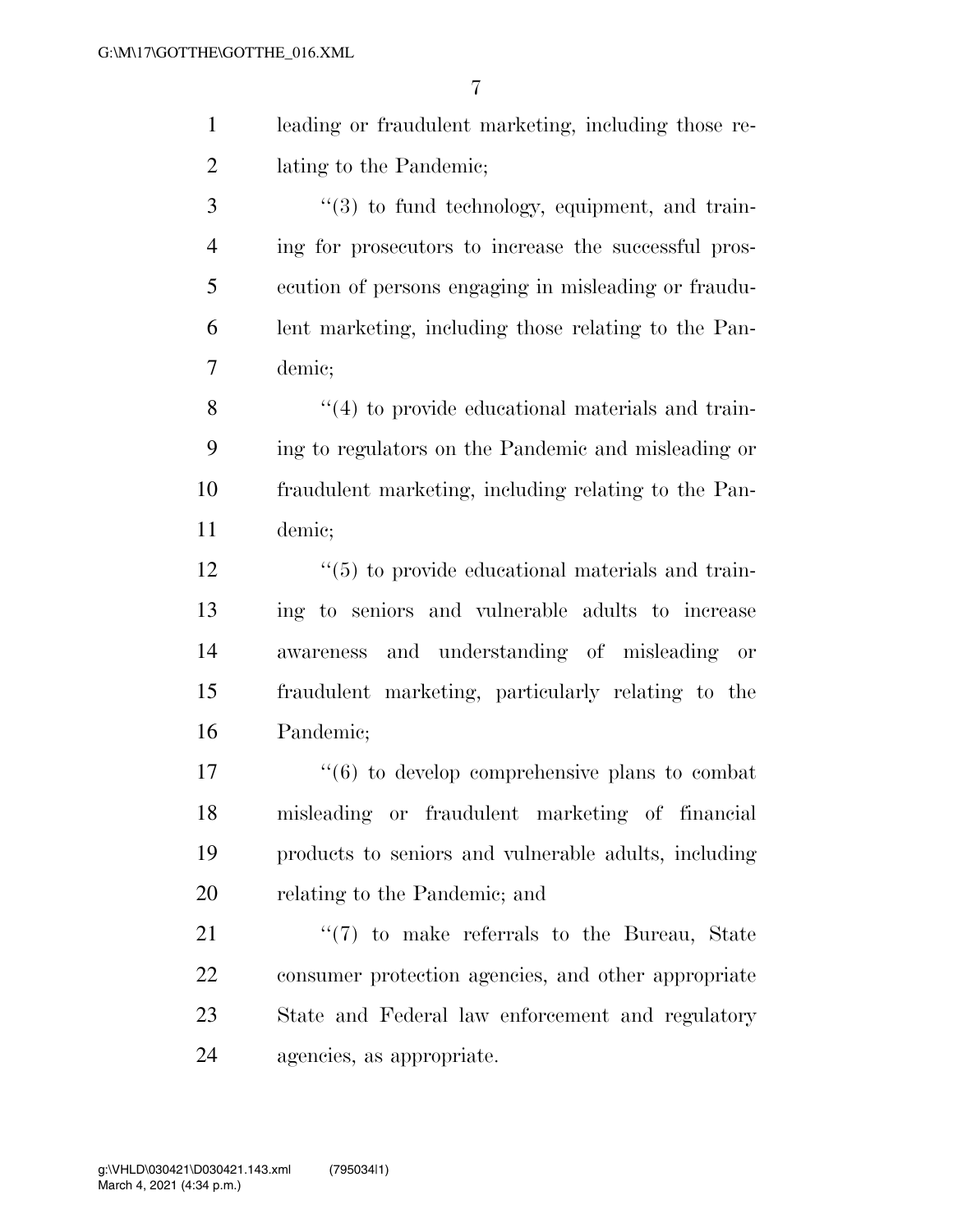| $\mathbf{1}$ | "(c) APPLICATION.—A State or eligible entity desir-        |
|--------------|------------------------------------------------------------|
| 2            | ing a grant under this section shall submit an application |
| 3            | to the Division, in such form and in such a manner as      |
| 4            | the Division may determine, that includes—                 |
| 5            | $\cdot$ (1) a proposal for activities to protect seniors   |
| 6            | and vulnerable adults from misleading or fraudulent        |
| 7            | marketing that are proposed to be funded using a           |
| 8            | grant under this section, including—                       |
| 9            | $\lq\lq$ an identification of the scope of the             |
| 10           | problem of misleading or fraudulent marketing              |
| 11           | in the State;                                              |
| 12           | $\lq\lq (B)$ a description of how the proposed ac-         |
| 13           | tivities would—                                            |
| 14           | "(i) protect seniors or vulnerable                         |
| 15           | adults from misleading or fraudulent mar-                  |
| 16           | keting in the sale of financial products, in-              |
| 17           | cluding those relating to the Pandemic;                    |
| 18           | "(ii) assist in the investigation and                      |
| 19           | prosecution of those engaged in misleading                 |
| 20           | or fraudulent marketing of financial prod-                 |
| 21           | ucts, including those relating to the Pan-                 |
| 22           | demic; and                                                 |
| 23           | "(iii) deter, discourage, or reduce                        |
| 24           | cases of misleading or fraudulent mar-                     |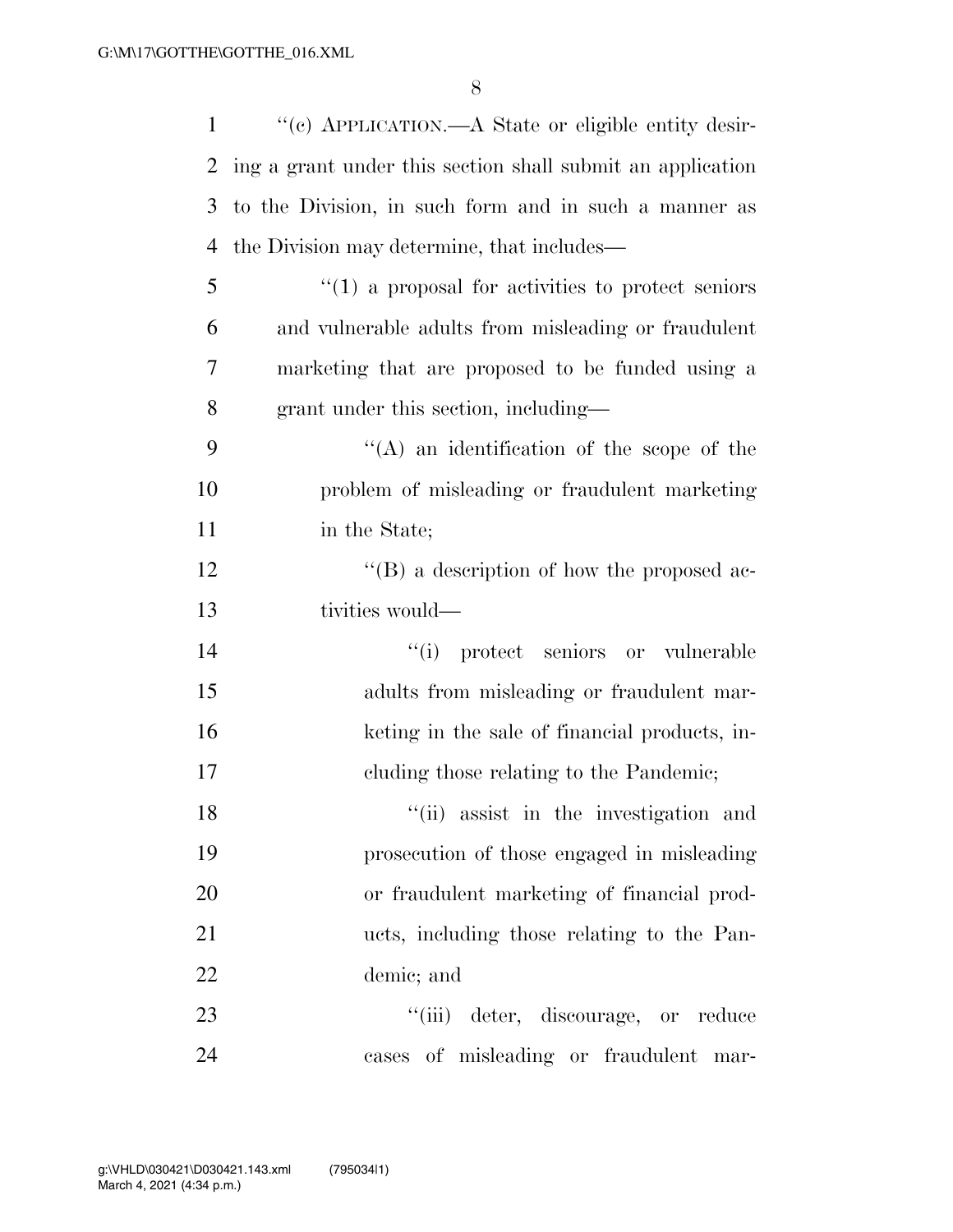| $\mathbf{1}$   | keting, including those relating to the Pan-                |
|----------------|-------------------------------------------------------------|
| $\overline{2}$ | demic; and                                                  |
| 3              | $\lq\lq$ (C) a description of how the proposed ac-          |
| $\overline{4}$ | tivities would be coordinated with other State              |
| 5              | efforts; and                                                |
| 6              | $\lq(2)$ any other information, as the Division de-         |
| 7              | termines is appropriate.                                    |
| 8              | "(d) PERFORMANCE OBJECTIVES AND REPORTING                   |
| 9              | REQUIREMENTS.—The Division may establish such per-          |
| 10             | formance objectives and reporting requirements for States   |
| 11             | and eligible entities receiving a grant under this section  |
| 12             | as the Division determines are necessary to carry out and   |
| 13             | assess the effectiveness of the program under this section. |
| 14             | "(e) GRANT AMOUNTS.—                                        |
| 15             | MAXIMUM AMOUNT<br>``(1)<br>FOR<br><b>RECIPIENTS</b>         |
| 16             | ADOPTING CERTAIN RULES.—The amount of a grant               |
| 17             | under this section may not exceed \$500,000 for each        |
| 18             | of 2 consecutive fiscal years, if the recipient is a        |
| 19             | State, or an eligible entity of a State, that—              |
| 20             | "(A) was or is currently the subject of a                   |
| 21             | declared state of emergency by a State or Fed-              |
| 22             | eral authority on the basis of the Pandemic;                |
| 23             | $\lq\lq (B)$<br>has adopted rules or implemented            |
| 24             | standards on the appropriate use of designa-                |
| 25             | tions in the offer or sale of securities or invest-         |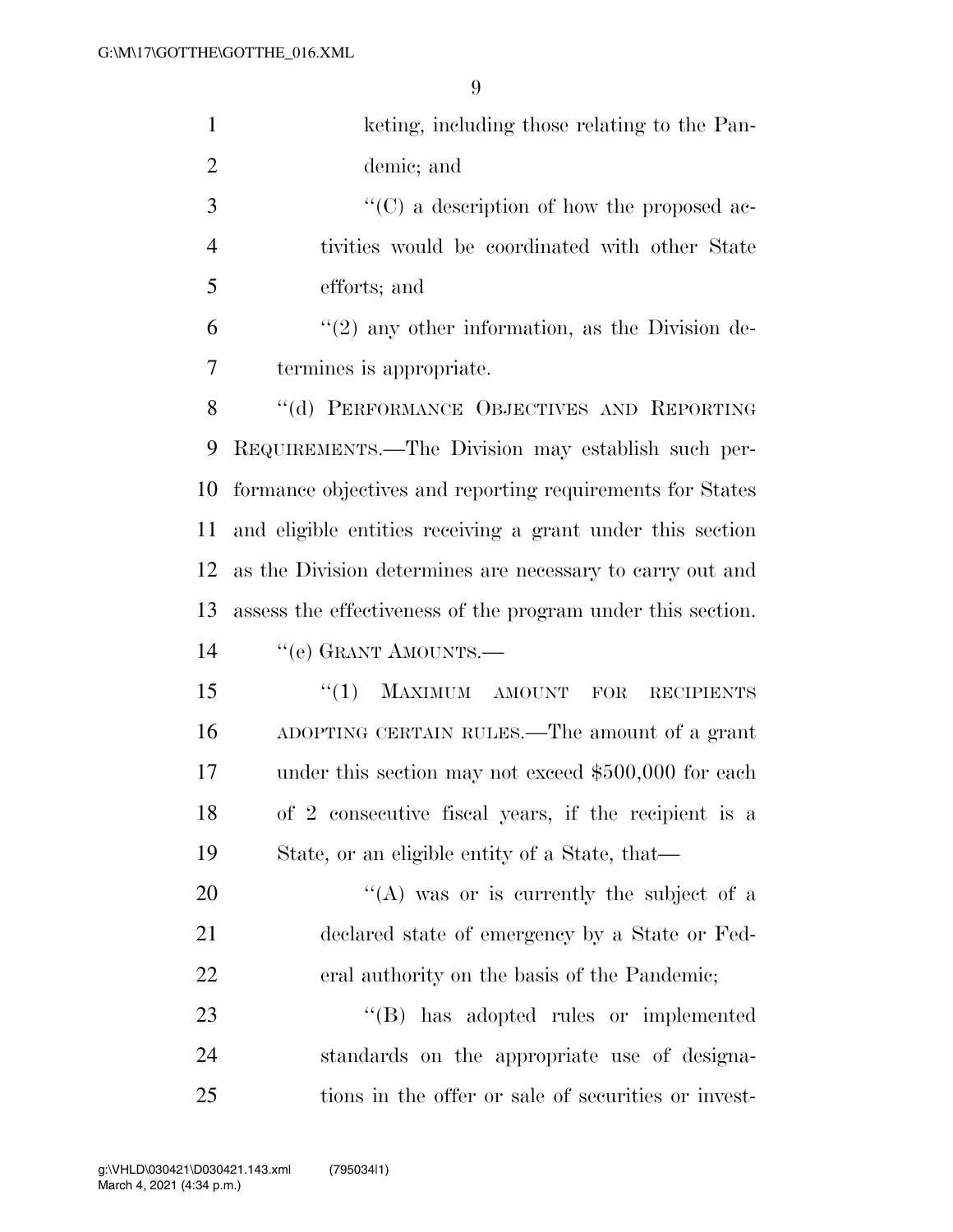ment advice that meet or exceed the minimum requirements of the NASAA Model Rule on the Use of Senior-Specific Certifications and Pro- fessional Designations (or any successor there-to); and

 ''(C) has adopted rules or implemented standards on the appropriate use of designa- tions in the sale of insurance products that, to the extent practicable, conform to the minimum requirements of the National Association of In- surance Commissioners' Model Regulation on the Use of Senior-Specific Certifications and Professional Designations in the Sale of Life Insurance and Annuities (or any successor thereto).

16 "(2) MAXIMUM AMOUNT FOR OTHER RECIPI-ENTS.—

18 "(A) IN GENERAL.—The amount of a grant under this section may not exceed 20 \$100,000 for each of 2 consecutive fiscal years, if the recipient is a State, or an eligible entity of a State that is not described under para-graph (1).

24 "(B) OPPORTUNITY TO ADOPT RULES.— Notwithstanding subparagraph (A), if a grant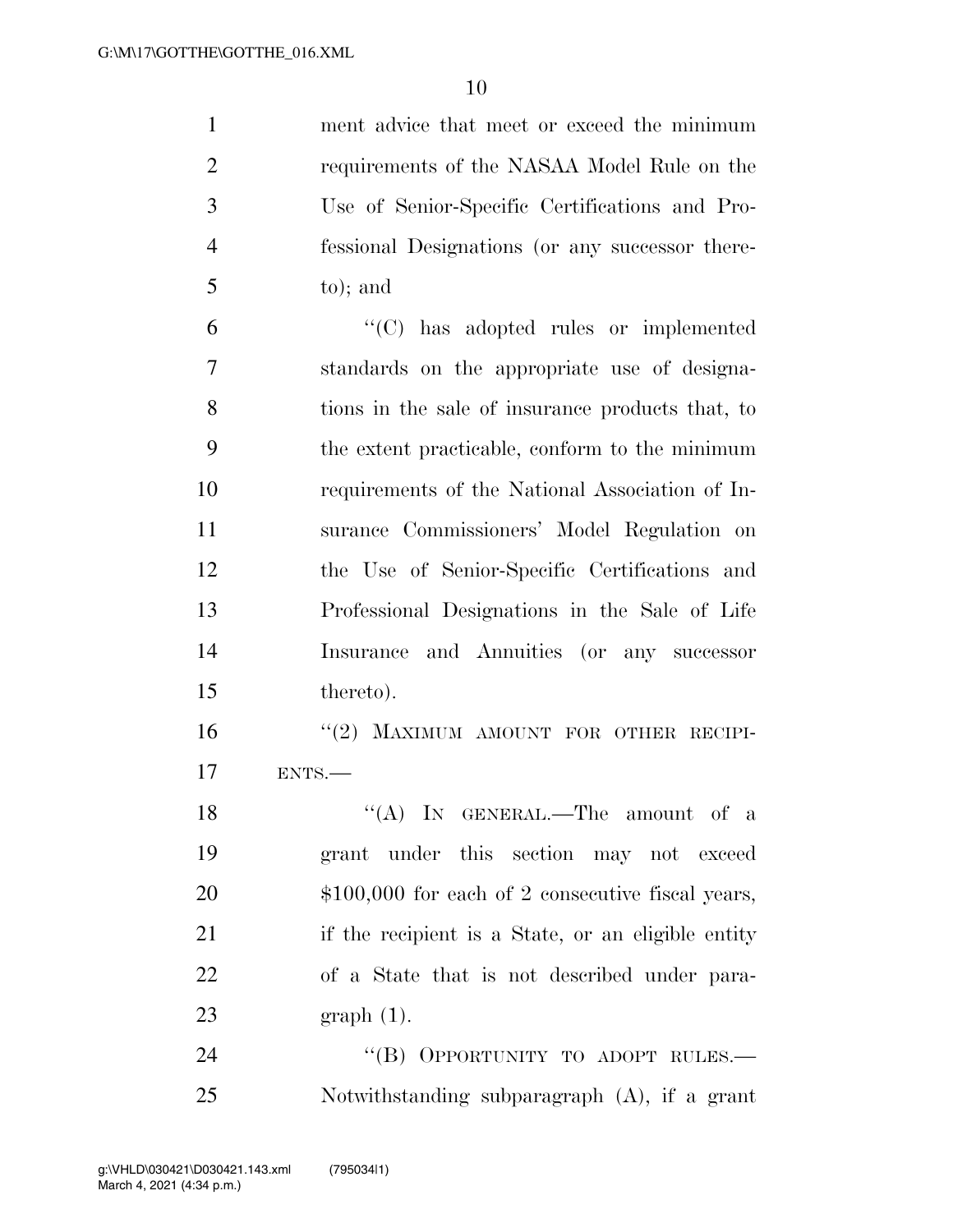recipient described under subparagraph (A) meets the criteria described under subpara- graphs (A) through (C) of paragraph (1) before the end of the 180-day period beginning on the date the recipient receives the grant, the recipi- ent may apply for an increase in the grant amount, up to the maximum amount described under paragraph (1).

 ''(f) SUBGRANTS.—A State or eligible entity that re- ceives a grant under this section may make a subgrant, as the State or eligible entity determines is necessary, to carry out the activities funded using a grant under this section.

 ''(g) ADMINISTRATIVE AND TECHNICAL ASSISTANCE FOR GRANTMAKING.—

 ''(1) IN GENERAL.—At the request of the Di- rector, any Executive agency (as defined in section 105 of title 5, United States Code) may detail 1 or more employees to the Bureau on a temporary basis for the purpose of providing technical and other as- sistance, expertise, or support to the Bureau for ad-ministering grants made under this section.

23  $\frac{1}{2}$  TERMS OF DETAIL.—With respect to any Federal employee detailed to the Bureau under paragraph (1)—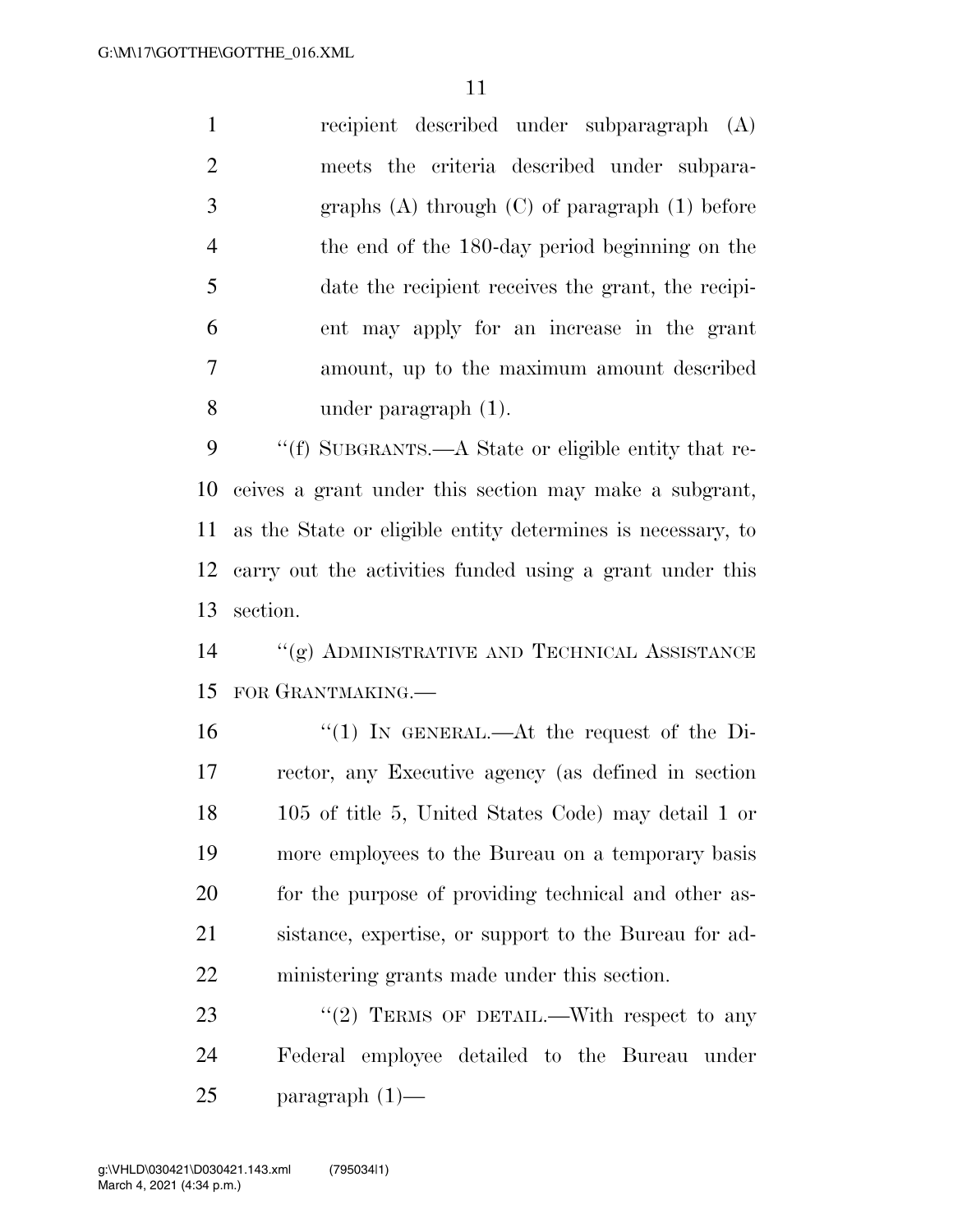1 ''(A) the detail shall be without interrup- tion or loss of civil service status or privilege; and 4 ''(B) the Bureau shall reimburse the Exec-

 utive agency for any costs incurred by the Exec- utive agency relating to the detail described in paragraph (1).

 ''(h) APPLICATION DATE.—The Bureau shall begin accepting applications under subsection (c) as soon as practicable, but in no case later than 6 months after the date of enactment of this section.''.

(b) FUNDING.—

13 (1) NON-APPLICABILITY OF FUNDING CAP.— Section 1017(a)(2) of the Consumer Financial Pro-15 tection Act of 2010 (12 U.S.C. 5497(a)(2)(A)) is amended by adding at the end the following:

17 "
(D) TREATMENT OF SENIOR PROTECTION GRANTS.—In calculating an amount transferred under subparagraph (A), such amount shall not include amounts transferred for purposes of making grants under section 1038.''.

 (2) RULE OF CONSTRUCTION.—Nothing in this Act shall be construed to prohibit the Consumer Education and Engagement Division of the Bureau of Consumer Financial Protection from using funds